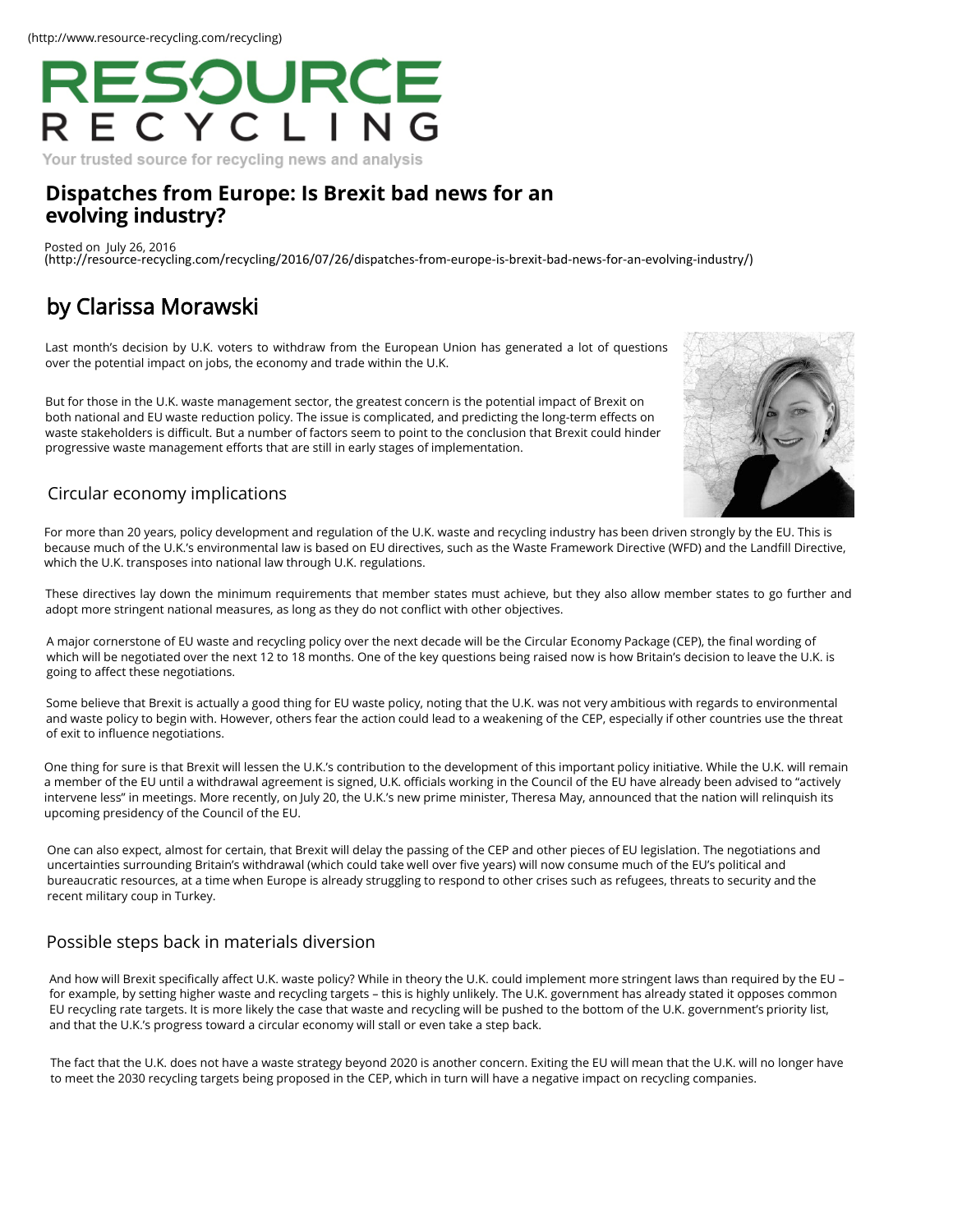Even if the direct impact on the U.K. waste management sector is minimal, industry stakeholders face the risk of [a slowing demand from end](http://resource-recycling.com/recycling/2016/12/12/green-mountain-state-proves-its-green/)  markets. For example, as a major exporter of refuse derived fuel (RDF) to countries like the Netherlands and Germany, new potential trade barriers could lead to less RDF exported and thus more landfilling in the U.K.

In addition, without a long-term policy and legal framework in place, the industry is unlikely to invest in U.K. waste infrastructure as a result of financial and political uncertainties.

#### Opportunity amid unrest

The exact implications of Brexit on U.K. waste policy now and in the future will depend largely on the tone of negotiations as the U.K. irons out details of leaving the EU. There is new uncertainty in the market and a government bureaucracy that is now focused on how to manage the implementation of Brexit.

For an insecure EU, as it struggles to re-define mandates in the wake of losing one of its larger member states, s[ome environmental policies](http://resource-recycling.com/recycling/2016/12/12/atlanta-to-run-trial-on-rubicons-route-and-recycling-software/)  may no longer be considered a priority.

Alternatively, EU leaders may view the unrest as an opportunity to further forge the alliance of remaining member states with an ambitious circular economy package that promises to transform Europe's struggling economy into a lasting circular one.

Dispatches from Europe is a monthly column that will keep you posted on developments around the EU's Circul[ar Economy Package as well](http://resource-recycling.com/recycling/2016/12/12/in-other-news-dec-12-2016/)  other interesting policy developments related to waste reduction in Europe.

[Clarissa Morawski is based in Barcelona and serves as the managing director of the](http://www.reloopplatform.eu/) Reloop Platform (http://www.reloopplatform.eu/), which brings together industry, government, and non-governmental organizations in Europe to form a network for advances in policy that create enabling system conditions for circularity across the European econ[omy. Clarissa is also principal of](http://resource-recycling.com/recycling/category/news/)  Canada-based CM Consulting Inc. [\(http://www.cmconsultinginc.com/\)](http://www.cmconsultinginc.com/)